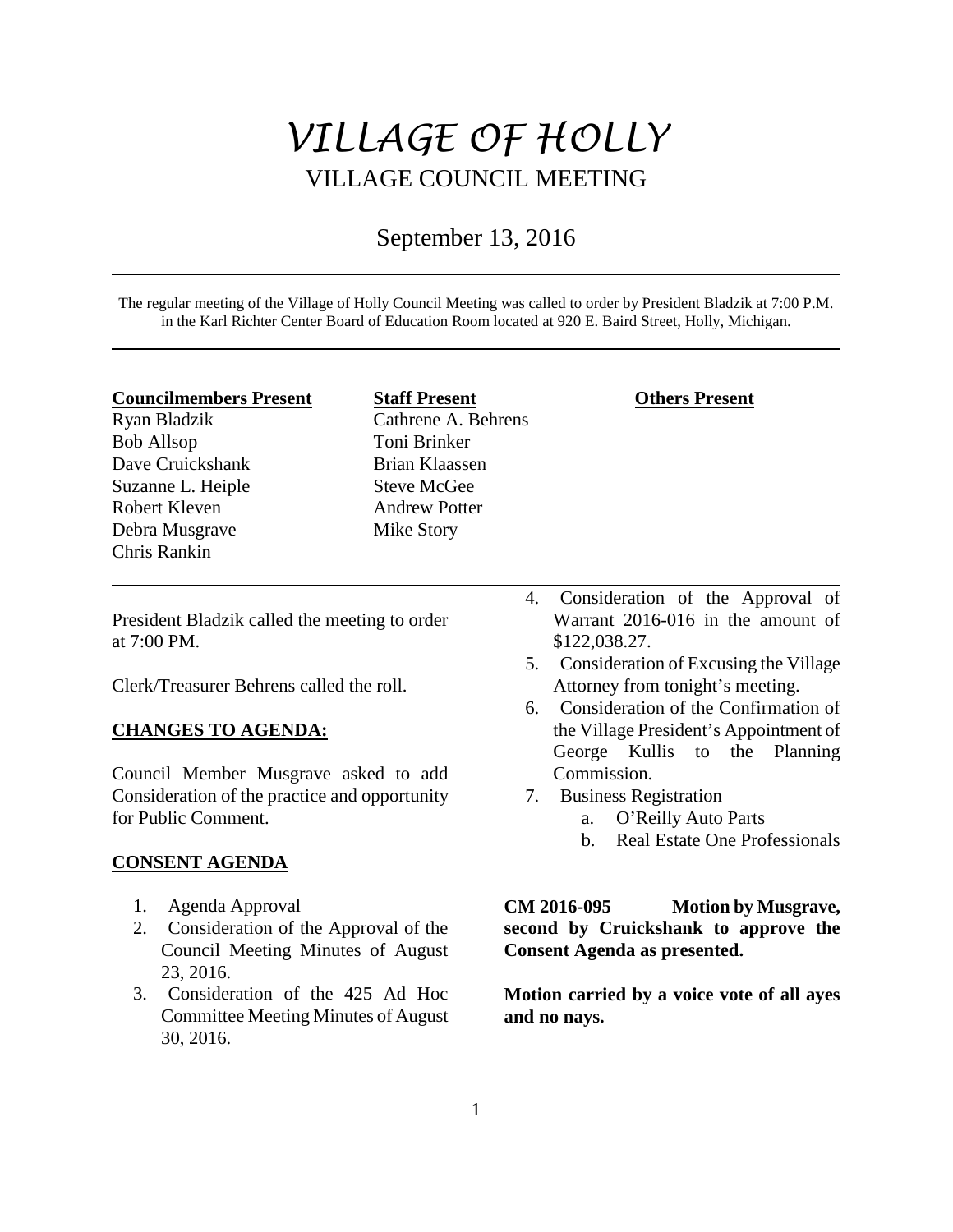## **PRESENTATION – Police Officer Justin Barnes.**

Chief of Police Mike Story stated that he was before the council this evening to introduce our newest part-time police officer, Justin Barnes. He stated that Justin comes to us from the Burton Police Department although he has been on a little bit of a hiatus. He served eight years there, a couple of years in patrol and moved into working narcotics which is very specialized and training intensive. Justin started his career with the Holly Police Department for several months and he now has the desire to come back to the professional and the department will gladly accept him and wish him the best.

Council Member Kleven asked if he was related to former Holly Area Schools Superintendent Kent Barnes.

Chief Story advised that he is his bouncing baby boy.

## **PUBLIC COMMENT**

None

#### **OLD BUSINESS**

None

#### **NEW BUSINESS**

**#1. Consideration of Resolution 2016- 029 to authorize the Local Road Improvement Matching Fund Pilot Program Cost Participation Agreement for the Rehabilitation of Cogshall Street.** 

**CM 2016-096 Motion by Musgrave, second by Rankin to consider Resolution 2016-029 to authorize the Local Road Improvement Matching Fund Pilot Program Cost Participation Agreement for the Rehabilitation of Cogshall Street.** 

**Motion by Rankin, second by Musgrave to waive the reading of the resolution.** 

Clerk/Treasurer Behrens stated the Oakland County Board of Commissioners have implemented a new funding program for local community streets to assist with community development. The Village Manager made the decision to utilize these funds for the improvements we are making to Cogshall Street. It is approximately \$7,711 and are asking for Council's authorization of the Resolution for submission to Oakland County. The funds will be turned over to the Village and at the completion of the project there are some economic reporting requirements that the Village will be responsible for.

Council Member Kleven asked where staff was at with the street study that we contracted out.

DPW Director Klaassen stated that the study is complete and there will be a presentation at an upcoming council meeting.

#### **Roll call vote was as follows:**

**Voting for: Cruickshank, Heiple, Kleven, Musgrave, Rankin, Allsop, Bladzik Voting against: None Absent: None Motion carried.**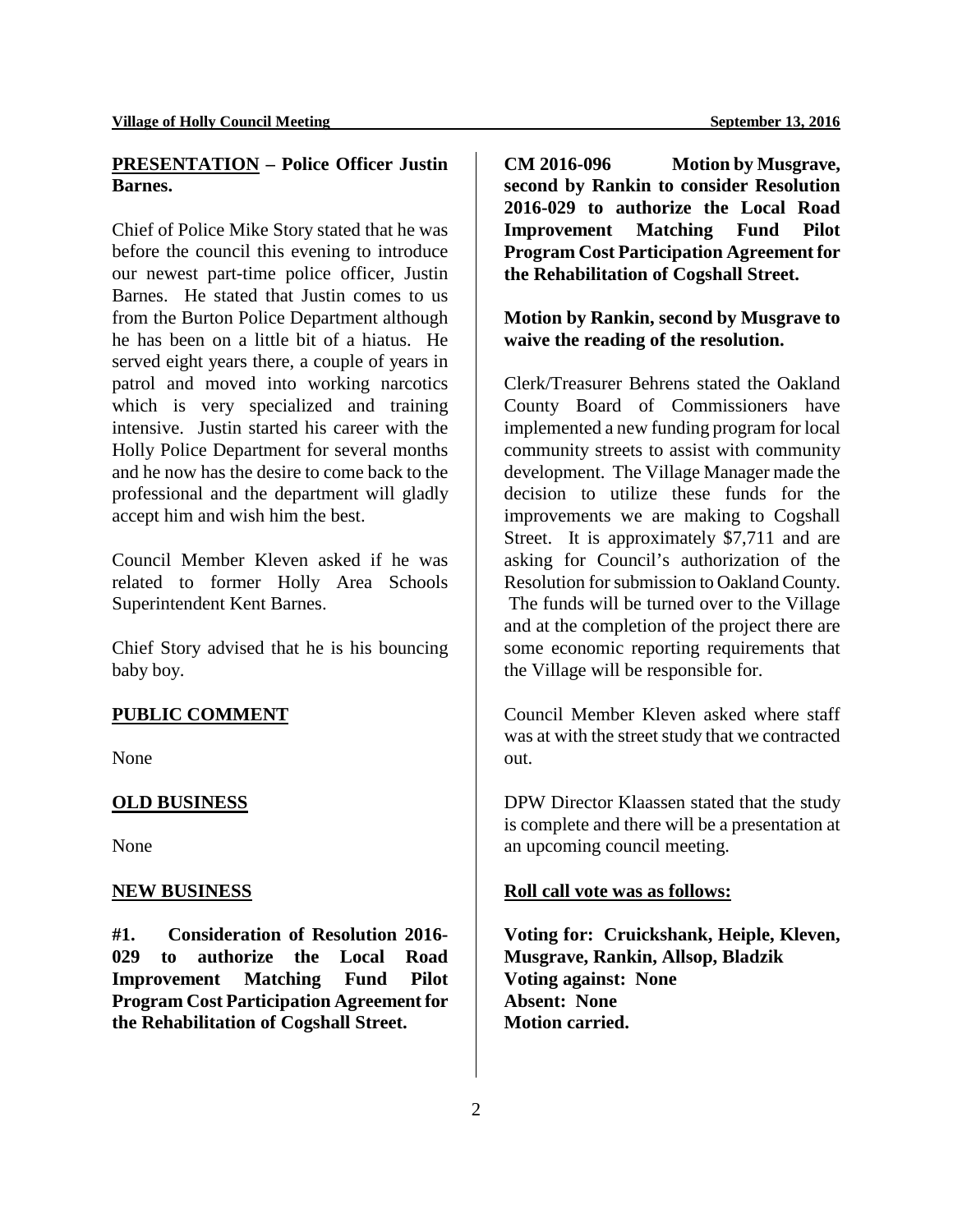## **#2. Consideration of the practice and opportunity for public comment.**

Council Member Musgrave stated that throughout the various issues that have come before the Village she is finding that things are not being addressed to the Village Council like they are supposed to be and there is chatter amongst other people in the audience and that is not how public comment is supposed to occur. It has turned into more of a circus with some comments being made and it is not right and it is hurtful and she does not appreciate it and would like to see it stopped. She thinks that two public comments go, the motion was made that we allow public comment after each business item so she doesn't see the need for two public comments.

## **CM 2016-097 Motion by Musgrave, second by Rankin to amend the Council**  Rules and Procedures to amend section 3.1, **Order of Business, Item #8 striking the first public comment from the council meetings.**

Council Member Rankin stated he would like to offer an amendment to limit the public comment for each item on the agenda to one comment.

**CM 2016-098 Motion by Rankin, second by Musgrave to amend the motion to further amend section 3.1, Order of Business, Item #11 limiting public comment to time speaking per person per business item.** 

Council Member Allsop stated he thought there was an amendment several months ago presented by Council Member Cruickshank to allow people the opportunity to speak.

Council Member Cruickshank stated the amendment he proposed was to allow a public comment and not a Q & A session after council discussion before the actual vote. It had nothing to do with the first public comment or the last public comment. His interpretation is that the first public comment is for any topic, public comments during business items are on those specific topics and the final public comment is regarding items on the agenda.

Clerk/Treasurer Behrens stated she believes the first public comment is intended to allow people to come into the council meeting, make their comment and then to allow them the opportunity to leave if they are unable to stay for the entire meeting. This is just something to consider for discussion purposes.

Council Member Musgrave stated that the manner of the back and forth comments is tiring for people who attend the council meetings to hear what is going on and there has to be some organization to it.

**CM 2016-099 Motion by Kleven, second by Cruickshank to postpone this item until the next council meeting of September 27, 2016 where the amendments can be presented in the Council Rules and Procedures.** 

**Motion carried by a voice vote of all ayes and no nays.** 

President Bladzik stated this would be under old business on the agenda of September 27, 2016.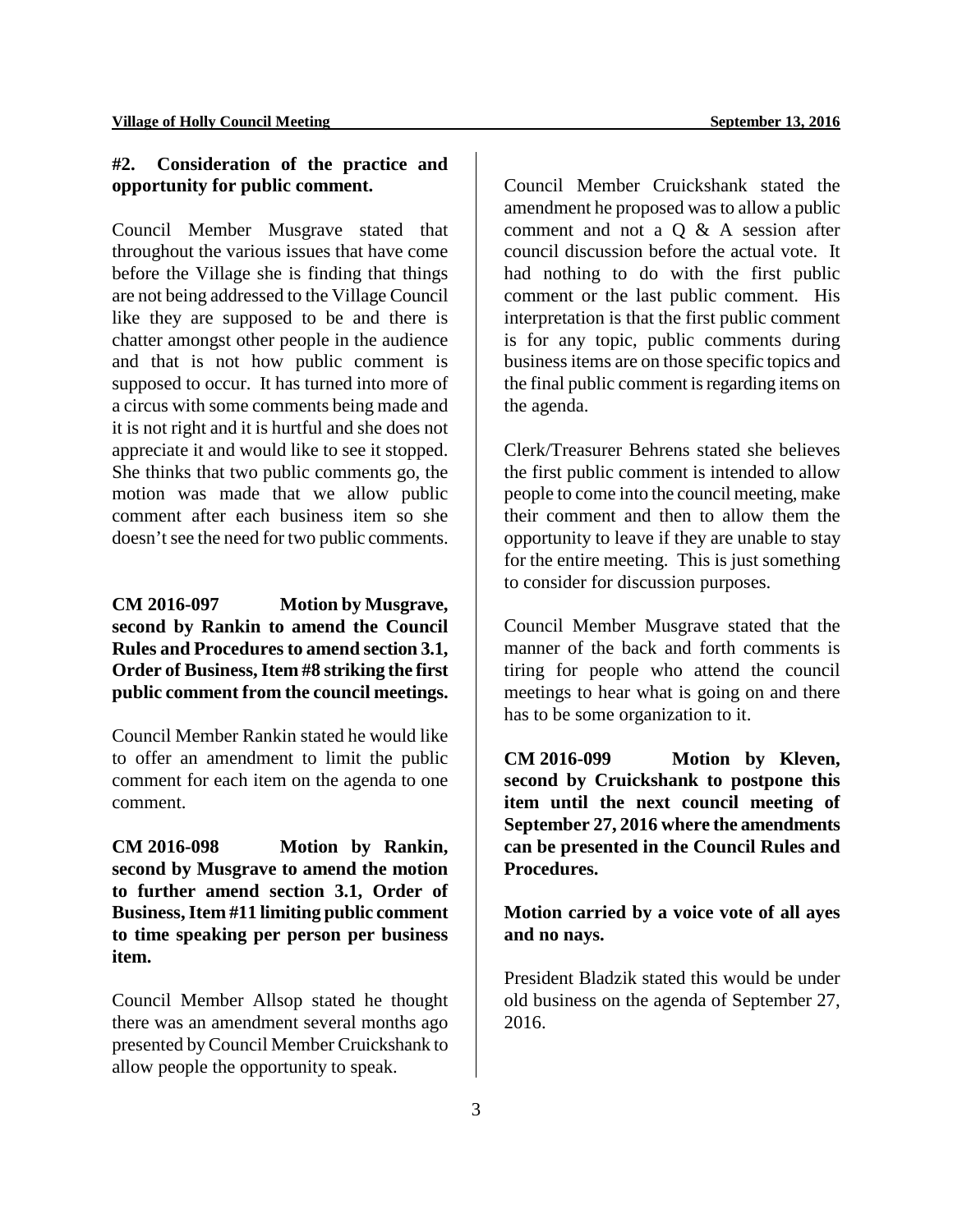#### **REPORTS**

## **Village Manager**

President Bladzik stated that Manager Walker is excused tonight due to training.

## **Village Attorney**

Nothing to report.

## **Village Clerk/Treasurer**

Nothing to report.

## **BOARDS AND COMMISSIONS**

Council Member Cruickshank stated there is a meeting scheduled on Thursday.

Council Member Heiple stated there was a Planning Commission meeting on August  $24<sup>th</sup>$ . The issue before the Planning for the past several months was to consider how to proceed for the future regarding businesses on Maple Street. A motion to recommend to Council an overlay district with specific guidelines was approved with a vote of 5-2.

KRCC Director Toni Brinker stated that Grease was very successful and they had about 1,400 people here. We are headed into fall and next weekend we have another huge craft show here. Photography, roller skating and karate are coming soon to the community center. More and more people calling for lots of different things.

Council Member Musgrave stated Steve Ghostly, membership Director for the Knights of Columbus in Fenton, presented HAYA with a check for \$500. Blessings in a

backpack was a success with a lot of people coming for that. There is a fall cleanup on October  $1<sup>st</sup>$  at NOCFA so if anyone has any appliances or large items they need to get rid of bring them down. They are having guest readers on October  $28<sup>th</sup>$  so if anyone has any kids or grandkids they would like to take down there, they will be there. Musical instructions are available to Holly Area students and right now HAYA has about 13 instruments. The Heritage Festival is going on September  $24<sup>th</sup>$  and there is a shuttle from the park to the civic center and there is breakfast at 8:00 am. HAYA participated in Community Play Day but she has not heard

Council Member Rankin stated that Community Play Day was Saturday and the weather kind of interfered with the event putting a damper on their numbers. The bounce houses had to be taken down a little early due to the wind and unfortunately the dunk tank never made it. The Parks Commission also created an ad hoc committee for the creation of a dog park. It was brought to the Parks Commission by Rick Powers and Terry Baker. Rick seems intent on having a dog park up and running by Memorial weekend.

the results of that at this time.

President Bladzik stated that Rick and Terry were the individuals who got the flagpoles put up on Park Street.

Council Member Kleven stated on Holly Day they had their Color Run and had a lot of runners and a lot of sponsors. There were about 200 participants.

President Bladzik stated that it was great and he had fun leading the pack.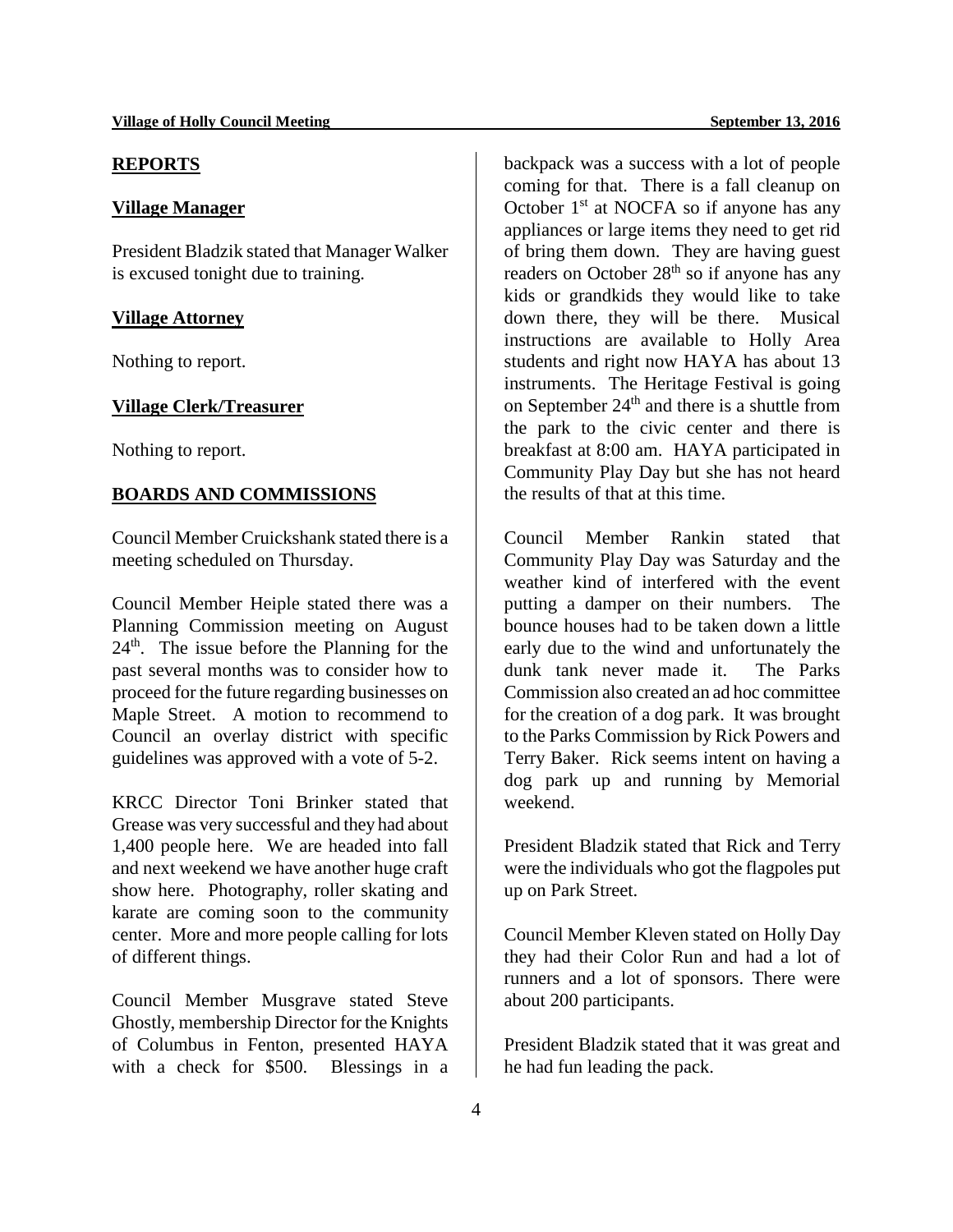Andrew Potter stated the DDA Board was given a presentation by Crystal Proxmire on doing a daytrip to Holly promotional online newspaper type of program. Basically you go out online and market to some of our neighbors and the DDA approved that as long as the Chamber is going to be involved and they also discussed a Dicken's sponsorship.

## **COUNCIL COMMENTS**

Council Member Kleven stated that the VFW auxiliary had their first meeting and one of the items on the agenda is bingo.

Council Member Allsop stated he has been working on the Halloween Car Show with Cal Steel on October  $5<sup>th</sup>$  if it doesn't rain.

Council Member Musgrave stated that one thing she did not mention about HAYA was that Tena Alvarado was named volunteer of the year by the Governor's office.

Council Member Heiple stated the following *"I was one of the five at the last Planning meeting who voted to forward the recommendation to Council because I believe strongly in property rights. If someone wants to live in part of their house and run a little businessfrom another part of their own home, I think they should be allowed to do so – within reason and within guidelines to protect the neighbor's property. I think this applies to any street we live on, even Maple Street.* 

*After almost every vote, and this one was no exception, we/I receive emails, texts and FB messages from people who constantly degrade those of us who have a duty to make public decisions. I have been told that I am a puppet*  *and an idiot for thinking the way that I do, that I am brain-dead and blind because I did not vote the way someone else wanted me to, that I am "in bed" with administration, that I am part of a back room deal and profiting somehow with my vote.*

*I wish everyone would remember that we are neighbors and friends and people who want to do the right thing. One commissioner resigned the morning after the meeting because of the backlash of the vote and I don't blame her. I no longer care to give my opinion in future planning meetings. I do not want to defend my thought process or apologize for my vote. I don't want to do this anymore.* 

*It's not a matter of developing a thicker skin, it's a matter of how much disrespect and abuse one person is willing to tolerate. The expense of not going along with whatever makes the loudest people a little less angry for a moment, is not worth my time, self-esteem or increased anxiety.* 

*I am asking to be released from the Planning Commission liaison position.*

*I will finish out my Council term and will not be running for re-election".* 

Council Member Cruickshank stated he thought Community Play Day was awesome and a hats off to all of the volunteers who don't serve on boards and commissions but come out.

President Bladzik stated that in the written reports, Janell Minnick, who was doing parttime fill in work for a long time, accepted the full-time position at the Village of Holly